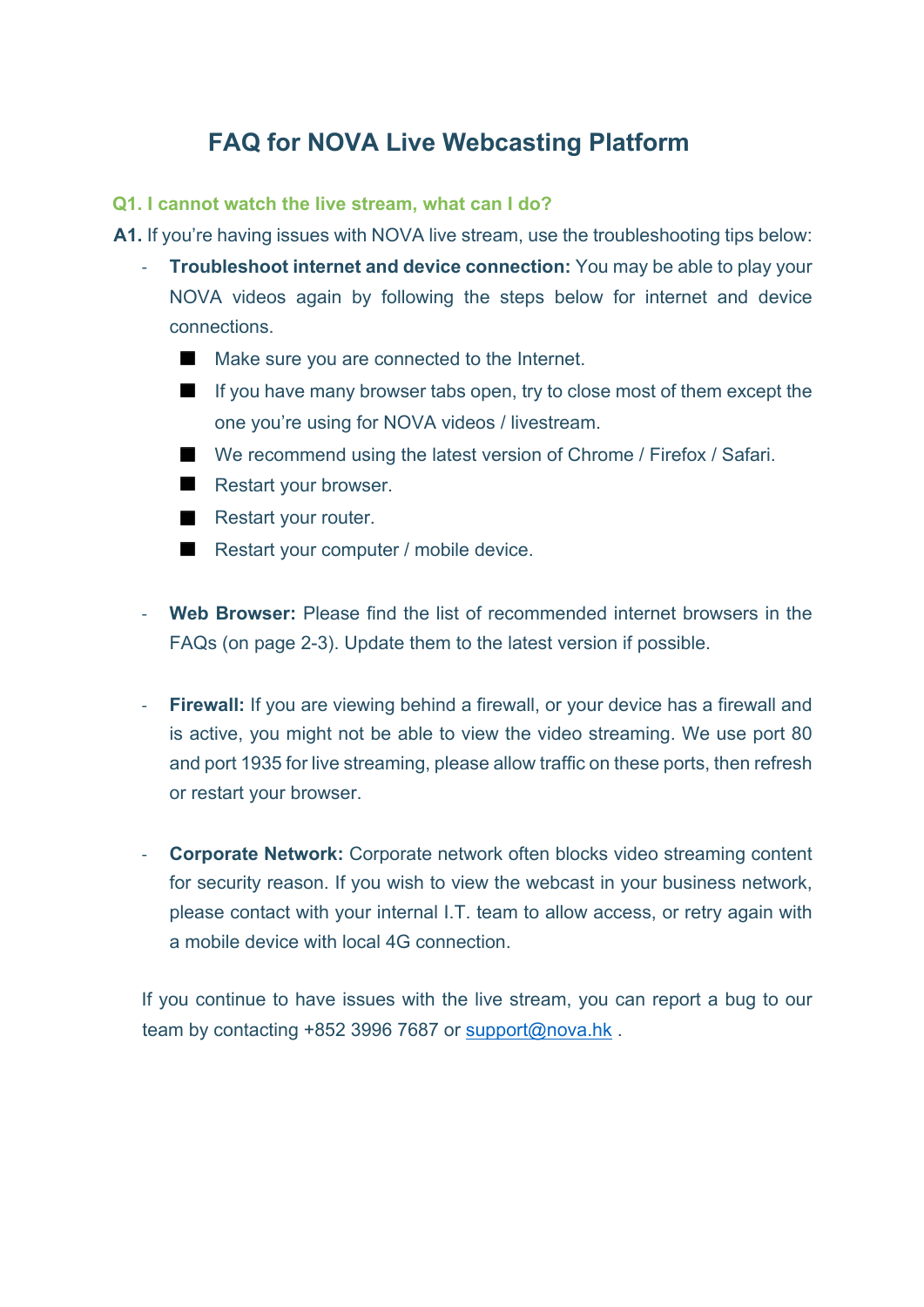### **Q2. What should I do if I cannot log in the platform?**

A2. Please kindly contact the event organizer or let our technical team know by

contacting +852 3996 7687 or support@nova.hk

#### **Q3. What are the recommended web browsers for accessing the livestream?**

**A3.** For the best livestream viewing experience powered by NOVA Dynamic Media,

the **latest version** of the following web browsers are recommended:

- Personal computer, Mobile devices & tablet:
	- ◼ **Google Chrome (Recommended) – Ver.63 or above**
	- ◼ **Mozilla Firefox (Recommended) – Ver. 67 or above**
	- Safari Ver 11.1 or above
	- $\blacksquare$  MS Edge Ver. 79 or above
	- Other unlisted browsers (refer to below table)

| IE       | Edge      | Firefox            | Chrome   | Safari                        | Opera |                  | iOS Safari Opera Mini | Android <sup>*</sup><br>Browser | $\star$<br>Opera<br>Mobile | Chrome<br>for<br>Android | Firefox for<br>Android | <b>UC</b><br><b>Browser</b><br>for<br>Android | Samsung<br>Internet | QQ<br><b>Browser</b> | Baidu<br><b>Browser</b> | KaiOS<br><b>Browser</b> |
|----------|-----------|--------------------|----------|-------------------------------|-------|------------------|-----------------------|---------------------------------|----------------------------|--------------------------|------------------------|-----------------------------------------------|---------------------|----------------------|-------------------------|-------------------------|
|          |           | $2 - 65$           |          |                               |       |                  |                       |                                 |                            |                          |                        |                                               |                     |                      |                         |                         |
|          | $12 - 18$ | $\mathbf{I}$<br>66 | $4 - 62$ | $3.1 - 11$                    |       | $10-49$ 3.2-10.3 |                       |                                 |                            |                          |                        |                                               | $4 - 7.4$           |                      |                         |                         |
| $6 - 10$ | $79 - 85$ | $67 - 80$          |          | 63-85 11.1-13.1 50-70 11-13.7 |       |                  |                       | $2.1 - 4.4.4$ 12 - 12.1         |                            |                          |                        |                                               | $8.2 - 11.2$        |                      |                         |                         |
| 11       | 86        | 81                 | 86       | 14                            | 71    | 14'              | all                   | 81                              | 59                         | 85                       | 79                     | 12.12                                         | 12.0                | 10.4                 | 7.12                    | 2.5                     |
|          |           | 82-83              | 87-89    | TP                            |       |                  |                       |                                 |                            |                          |                        |                                               |                     |                      |                         |                         |
|          |           |                    |          |                               |       |                  |                       |                                 |                            |                          |                        | SUPPORT                                       |                     |                      | DO NOT SUPPORT          |                         |

You can download the latest version of each browser by clicking the following links:

- **Chrome:** http://www.google.com/chrome/
- **Firefox:** http://www.mozilla.org/products/firefox/
- MS Edge: https://support.microsoft.com/en-hk/help/17621/internetexplorer-downloads
- **Safari**: https://www.apple.com/safari/

*For more details, please refer to "Check Your Browser Version" guide at page 4-8.*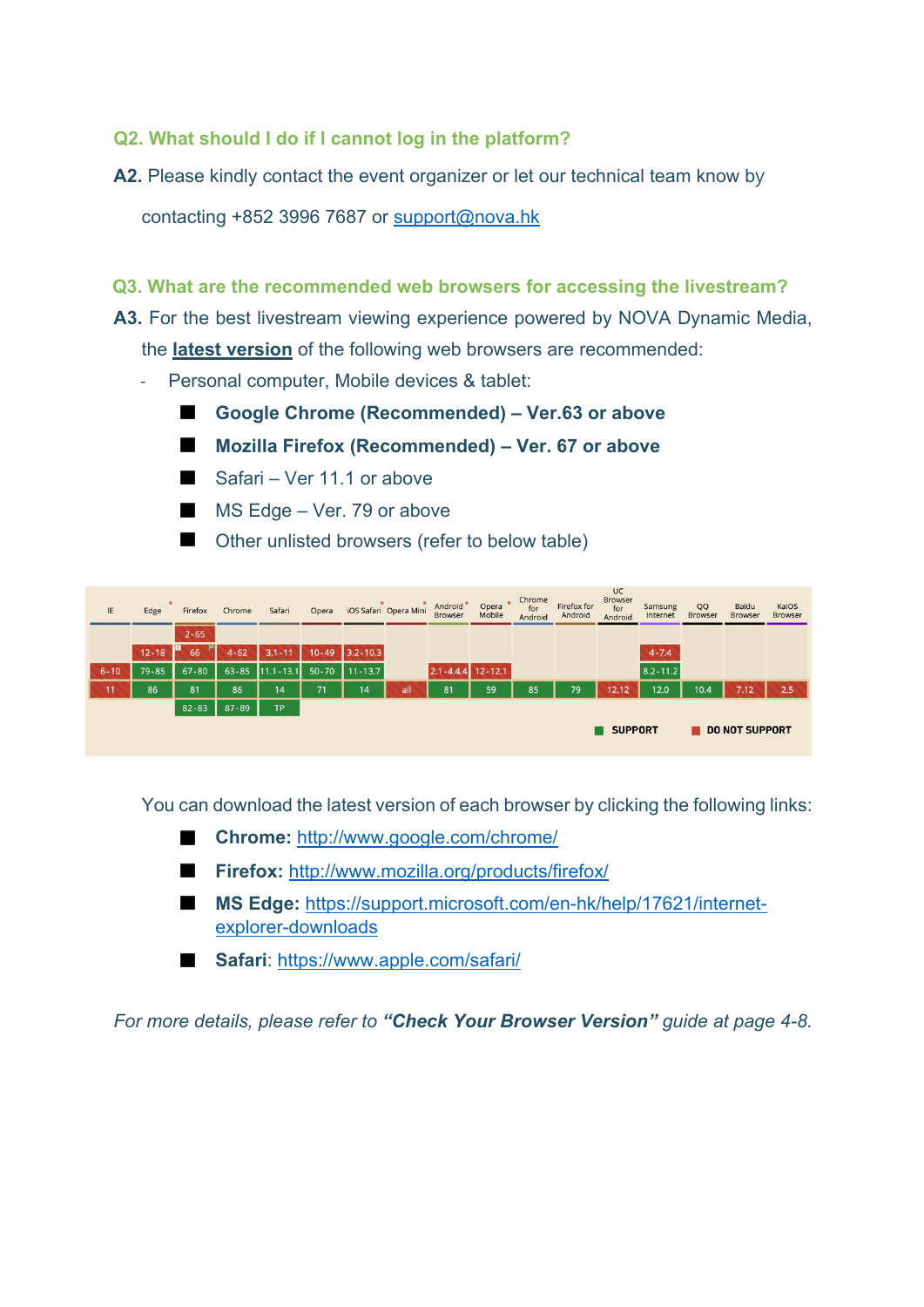- **Q4. How much bandwidth will the webcasting platform use on our network?**
- **A4.** Please ensure **at least 3Mbps or above** connection speed to the internet (Wi-Fi or LAN) per viewer for optimum viewing experience.

To test your bandwidth, you may go to http://www.speedtest.net/. Please choose your destination and press "GO" button to run test. The result will be shown after some time.

- **Q5. What should I do if the video suddenly paused without any error or system notification?**
- **A5.** Our webcasting system adapts ABR (adaptive bit rate) technology which automatically defines the optimum viewing quality for you depending on your connection speed.

With **"Auto"** default setting, our system will automatically adjust the streaming quality based on your bandwidth connection.

You may also manually select your ideal resolution by clicking the "**setting**" icon on video play bar, the stream will then be played after few seconds of connection buffering.



## **Q6. Why is my video blurry?**

**A6.** Your bandwidth might not be sufficient to view video streaming in high resolution. You may check with your internal IT team or select appropriate resolution as mentioned above.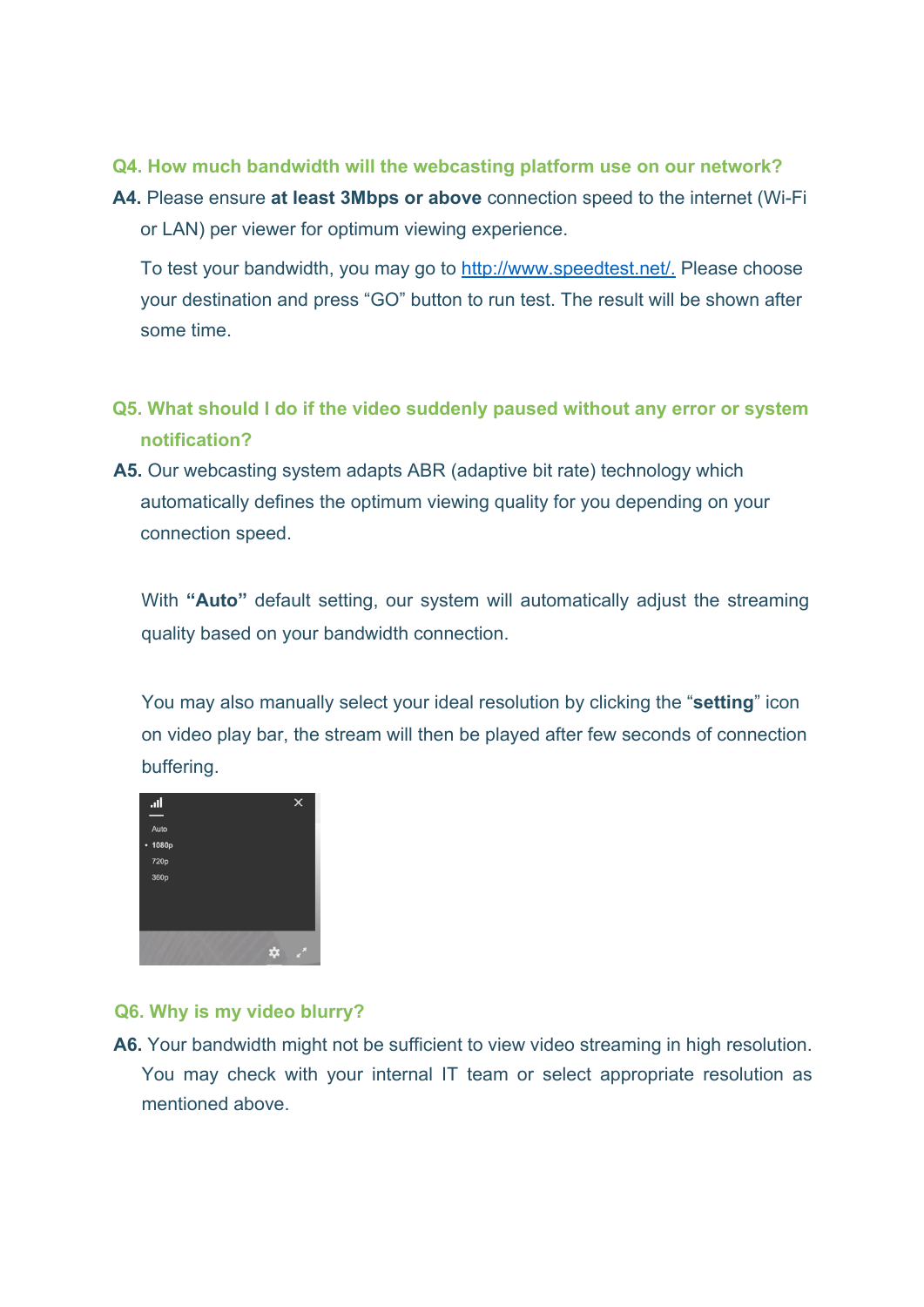# **Check Your Browser Version Guide**

Follow the guideline below to check for your browser's version:

- **Google Chrome**  ■ Step 1: Click the "**Customize and control Google Chrome**" icon



■ Step 2: Click on "About Google **Chrome**"

|                     |       |                      |                          | $\overrightarrow{X}$ | $\bullet$ $\bullet$ : |
|---------------------|-------|----------------------|--------------------------|----------------------|-----------------------|
|                     |       | New Tab              |                          |                      | $*T$                  |
|                     |       | New Window           |                          |                      | <b>XX</b>             |
|                     |       | New Incognito Window |                          |                      | <b>O</b> %N           |
|                     |       | History              |                          |                      | ×                     |
|                     |       | Downloads            |                          |                      | <b>V3EL</b>           |
|                     |       | Bookmarks            |                          |                      | Þ                     |
|                     |       | Zoom                 | $\overline{\phantom{a}}$ | $100\% +$            | Ω                     |
|                     |       | Print                |                          |                      | HP                    |
|                     |       | Cast                 |                          |                      |                       |
|                     |       | Find                 |                          |                      | 3CF                   |
|                     | Ø     | More Tools           |                          |                      | Þ                     |
|                     |       | Edit                 | Cut                      | Copy                 | Paste                 |
|                     | Ø     | Settings             |                          |                      | ×,                    |
| About Google Chrome |       | Help                 |                          |                      | k                     |
| <b>Help Centre</b>  | O 38/ |                      |                          |                      |                       |
| Report an Issue     |       |                      |                          |                      |                       |

■ Step 3: Check your Chrome version

| Chrome   chrome://settings/help |                                                                                     |
|---------------------------------|-------------------------------------------------------------------------------------|
|                                 | Search settings<br>Q                                                                |
| Google                          | <b>About Chrome</b>                                                                 |
| <b>nd</b> security              | Google Chrome                                                                       |
| nce<br>ngine                    | Google Chrome is up to date<br>◙<br>Version 80.0.3987.163 (Official Build) (64-bit) |
| rowser                          | Automatic updates are turned on Learn more                                          |
| up                              | Get help with Chrome                                                                |
| ÷                               | Report an issue                                                                     |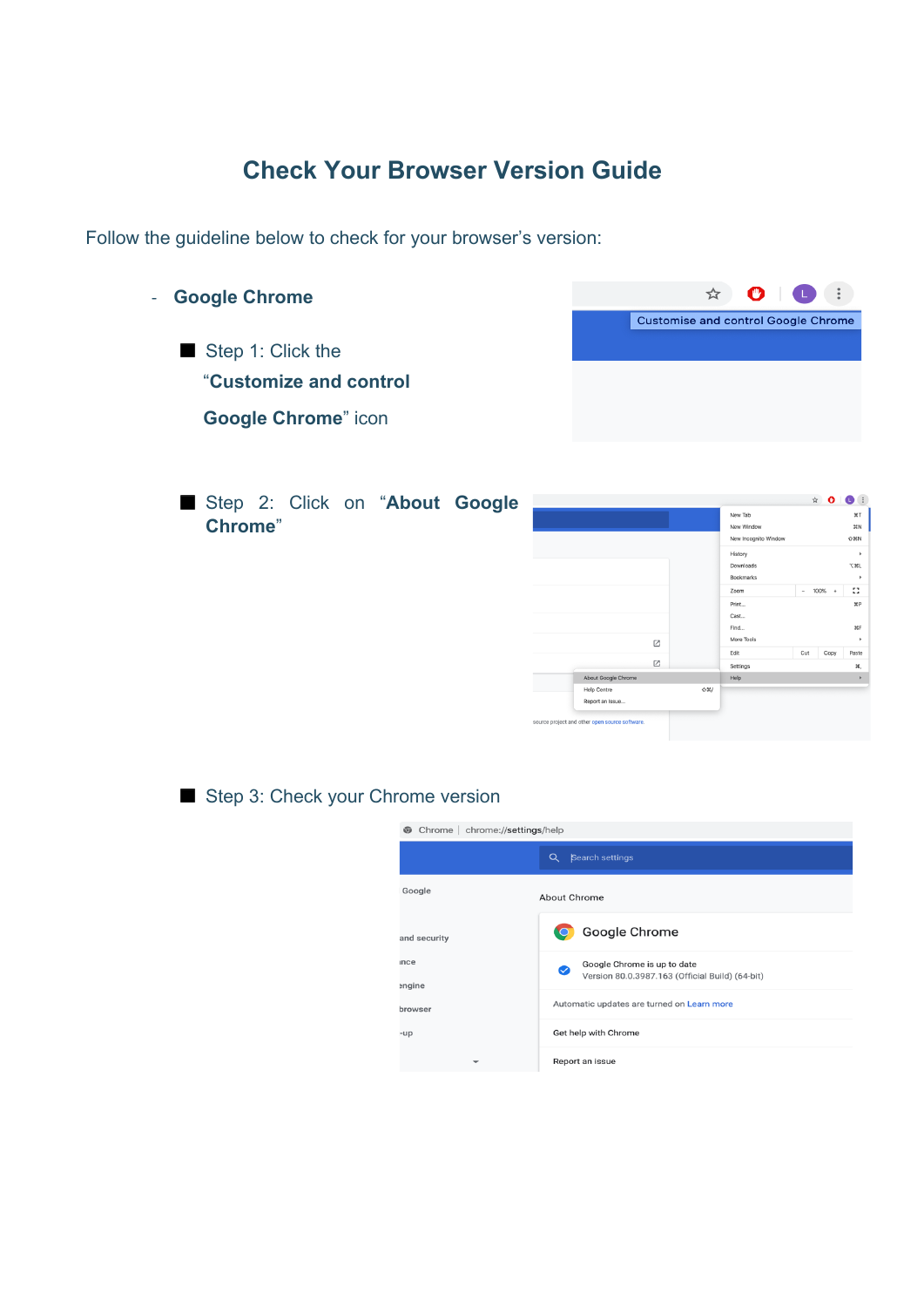

■ Step 4: Check your Firefox version

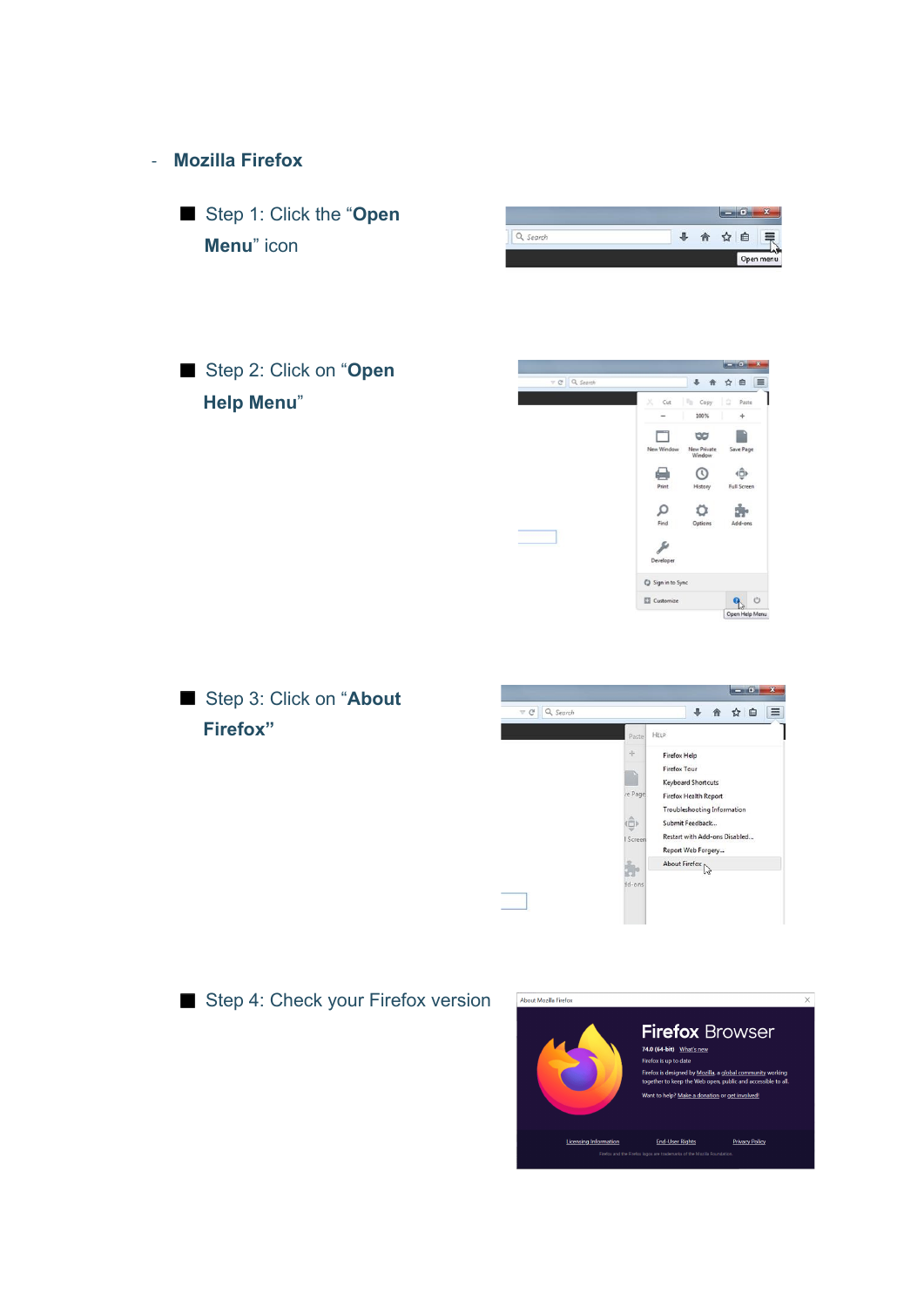#### - **Microsoft Edge**

■ Step 1: Click the "Open **Menu**" icon

■ Step 2: Click on "setting"

| 3497eb | ☆ ☆ ●<br>۰                           |           |
|--------|--------------------------------------|-----------|
|        | <b>E. New tab</b><br>$Ctrl + T$      |           |
|        | <b>Mew window</b><br>$Ctrl + N$      |           |
|        | New InPrivate window Ctrl+Shift+N    |           |
|        | 100%<br><b>Zoom</b><br>$^{+}$        |           |
|        | T <sup>1</sup> ≡ Favorites           | ⋋         |
|        | <b>D</b> History                     | ↘         |
|        | $\downarrow$ Downloads<br>$Ctrl + J$ |           |
|        | EP Apps                              | ⋋         |
|        | <b>C</b> Extensions                  |           |
|        | (中 Collections<br>Ctrl+Shift+Y       |           |
|        | 品 Print<br>$C$ trl+P                 |           |
|        | Web capture<br>Ctrl+Shift+S          |           |
|        | <sup>2</sup> Share                   |           |
|        | <b>B</b> Find on page<br>$Ctrl + F$  |           |
|        | $A^{ij}$ Read aloud<br>Ctrl+Shift+U  |           |
|        | More tools                           | ⋋         |
|        | Settings                             |           |
|        | 7 Help and feedback                  | $\rm{^>}$ |
|        | Close Microsoft Edge                 |           |

■ Step 3: Scroll down and select "About Microsoft Edge".



### ■ Step 4: Check your Microsoft Edge version